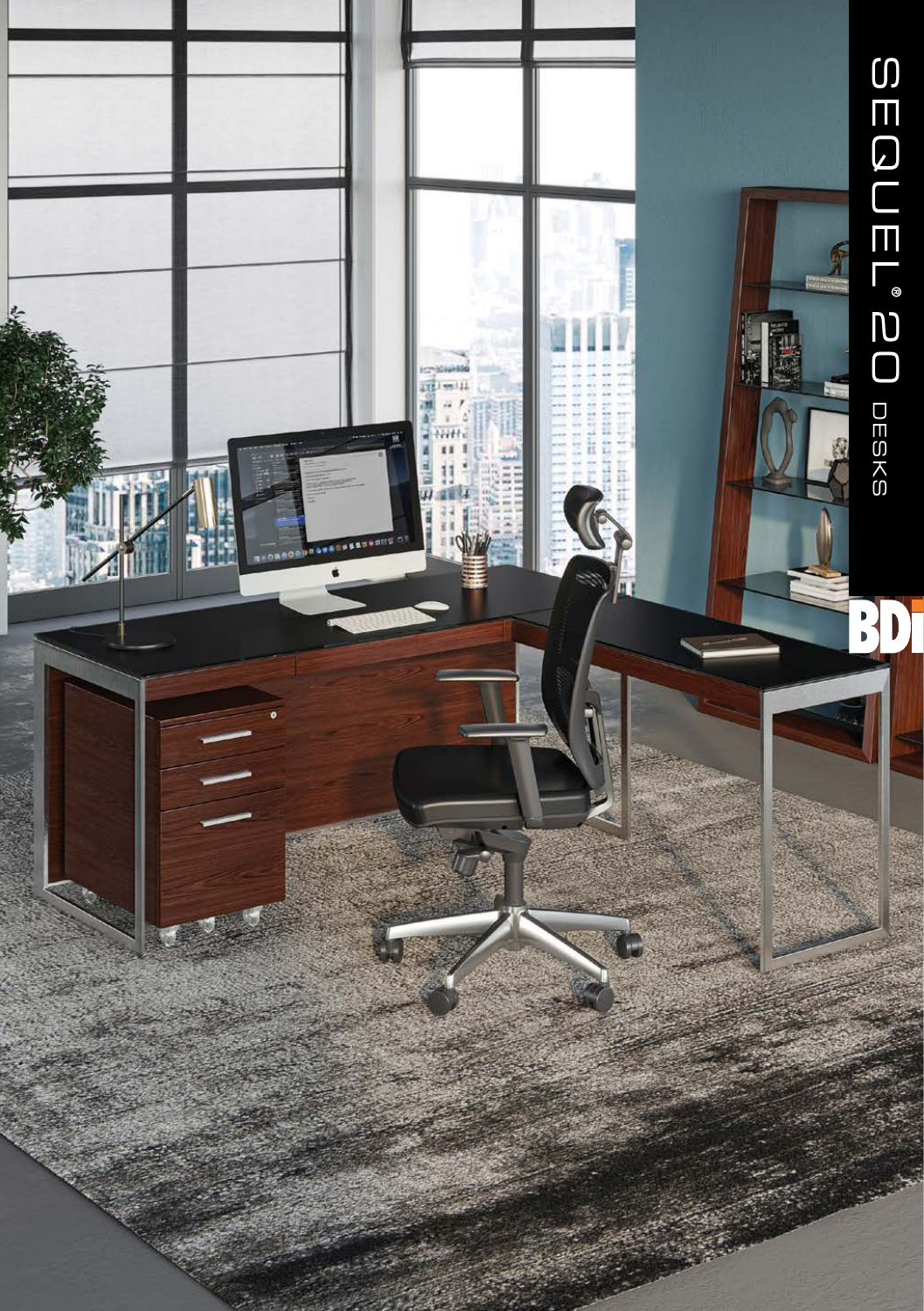# SEQUEL **®** 20 DESKS

### DESIGN **MATTHEW WEATHERLY**

Everyone needs a workspace that is comfortable and inviting, and if it can be beautifully designed and neatly organized all the better. Designed with an emphasis on ergonomics and organization, Sequel Office is full of unique features that integrate technology into the office space while creating a comfortable and organized place to work.





- $\blacksquare$  Multifunction keyboard drawer with nonslip liner
- $\blacksquare$  Front and back panels tilt or remove for easy access to concealed wiring
- A flip-down ledge serves as the power hub for the desk

| <b>Dimensions</b>   | 29H x 66 x 24 in<br>74H x 168 x 61 cm |
|---------------------|---------------------------------------|
| <b>Top Capacity</b> | 200 lbs   91 kg                       |
| Weight              | 135 $\text{lbs}$   61 kg              |





Back panel is included



- Provides a slimmer workspace, great aside a Sequel storage cabinet
- $\blacksquare$  A flip-down ledge serves as the power hub for the desk
- Optional back panel (6109) available separately

Dimensions 29H x 60 x 18 in

74H x 152 x 46 cm Top Capacity 200 lbs | 91 kg Weight 90 lbs | 41 kg





6102 does NOT include a back panel. If desired, optional **6109 Console Back Panel** is available to finish the back of the desk. Panel weight 13 lb | 6 kg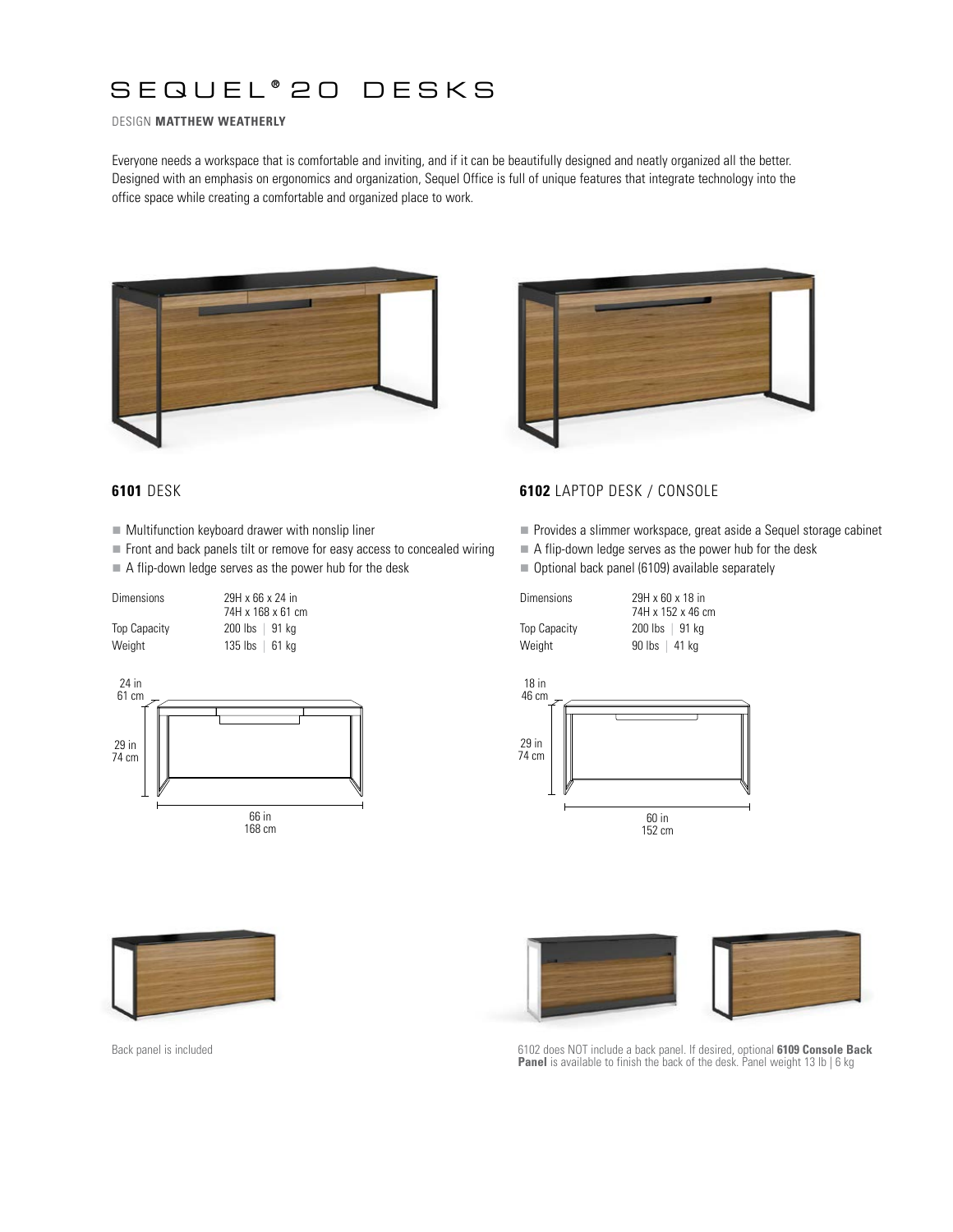



#### **6103** COMPACT DESK

- $\blacksquare$  Multifunction keyboard drawer with nonslip liner
- $\blacksquare$  Front panel tilts for easy access to wiring
- A flip-down ledge serves as the power hub for the desk
- n Optional back panel (6108) is available separately

## n Attaches to Sequel Desk 6101 to extend the work surface

**6112** RETURN

■ Connect to Cabinets 6114, 6116 & 6117 to create a compact workspace









6103 does NOT include a back panel. If desired, optional **6108 Compact Desk Back Panel** is available to finish the back of the desk. Panel weight 10 lb | 4.5 kg



Dimensions 29H x 42 x 18 in 74H x 107 x 46 cm

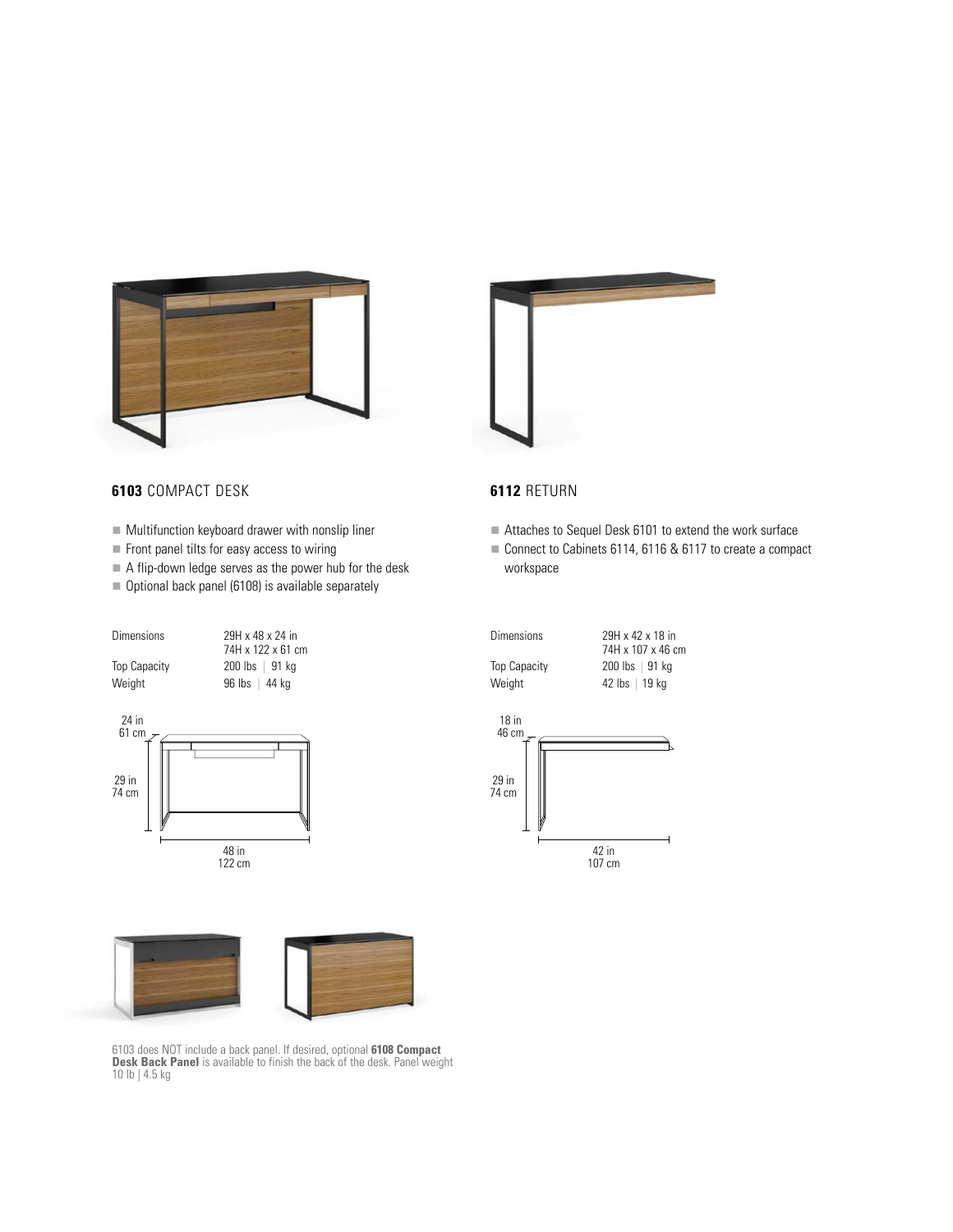



STRIP NOT INCLUDED)

NATURAL WALNUT (WL) CHOCOLATE STAINED WALNUT (CWL) CHARCOAL STAINED ASH (CRL) WOOD FINISH



EASY-ACCESS PANELS AND A POWER MANAGEMENT LEDGE (POWER WIRE MANAGEMENT CHANNELS







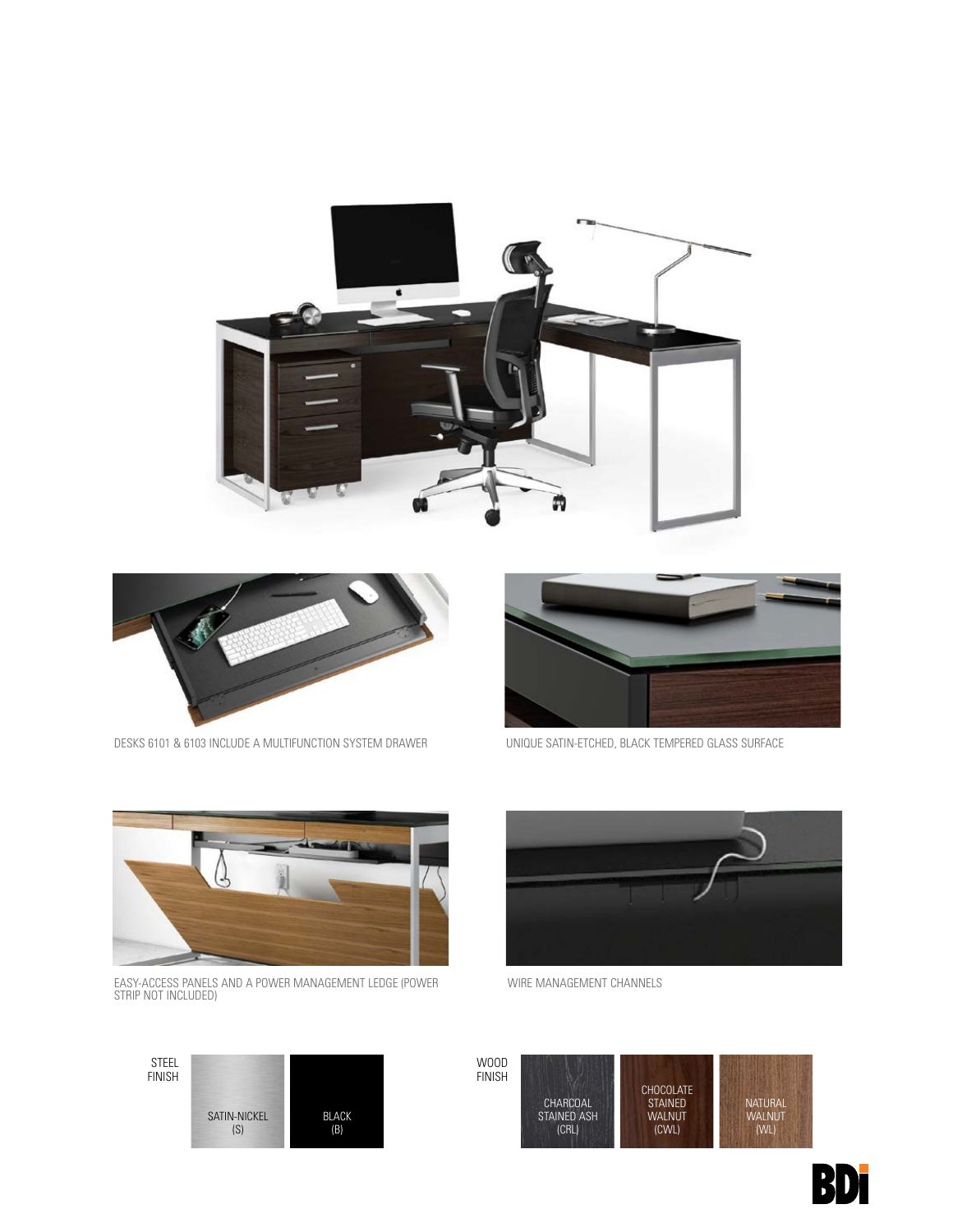## SEQUEL OPTIONS

Sequel Office is a versatile system that can be used to create office configurations of practically any size, whether creating a compact bill paying station or a luxurious executive suite. Two steel and three wood finishes provide six finish combinations.